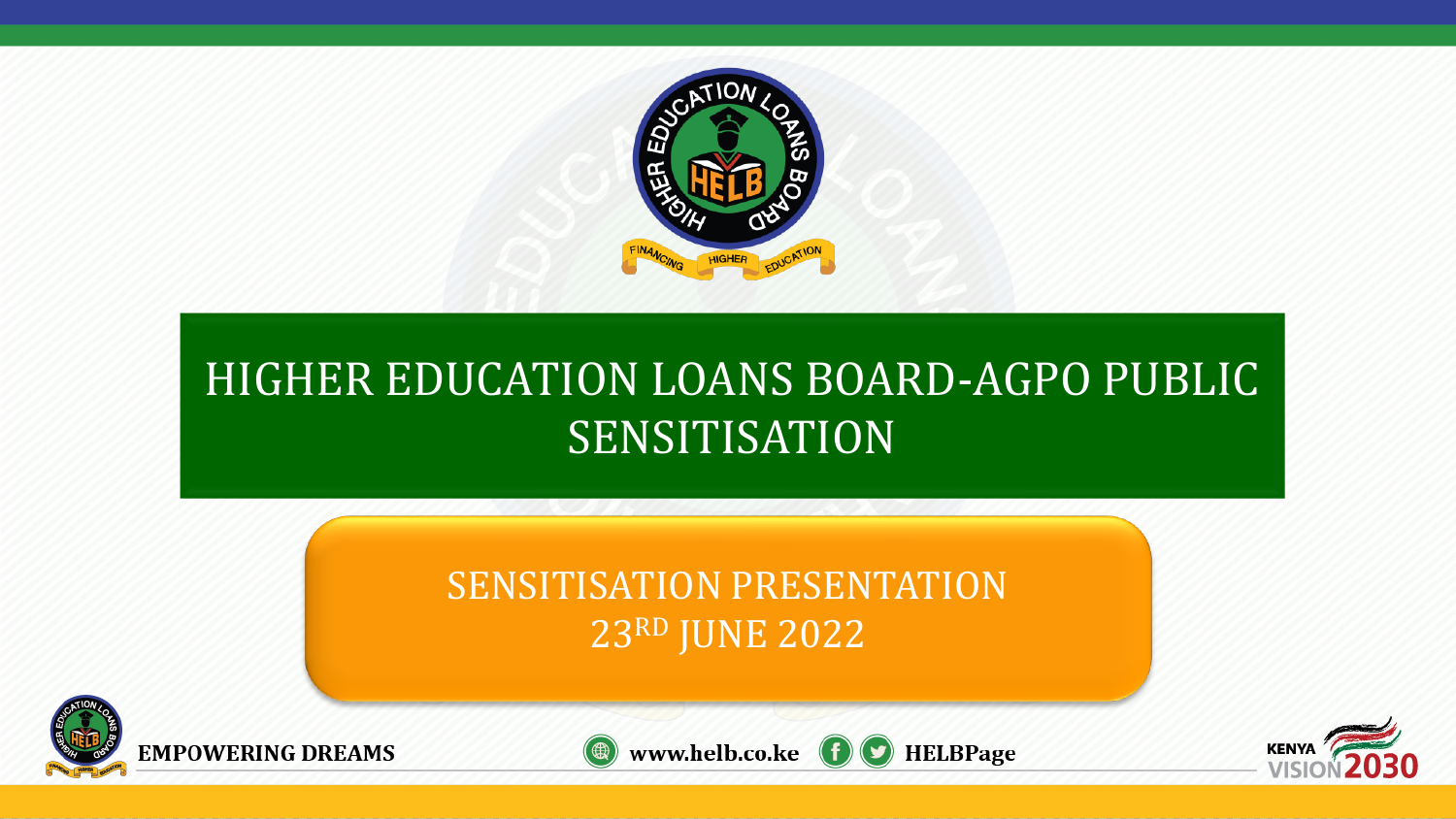### **INTRODUCTION**

The Higher Education Loans Board (HELB) was established in 1995 by an Act of parliament (CAP213A of the laws of Kenya). It is a state corporation under the Ministry of Education





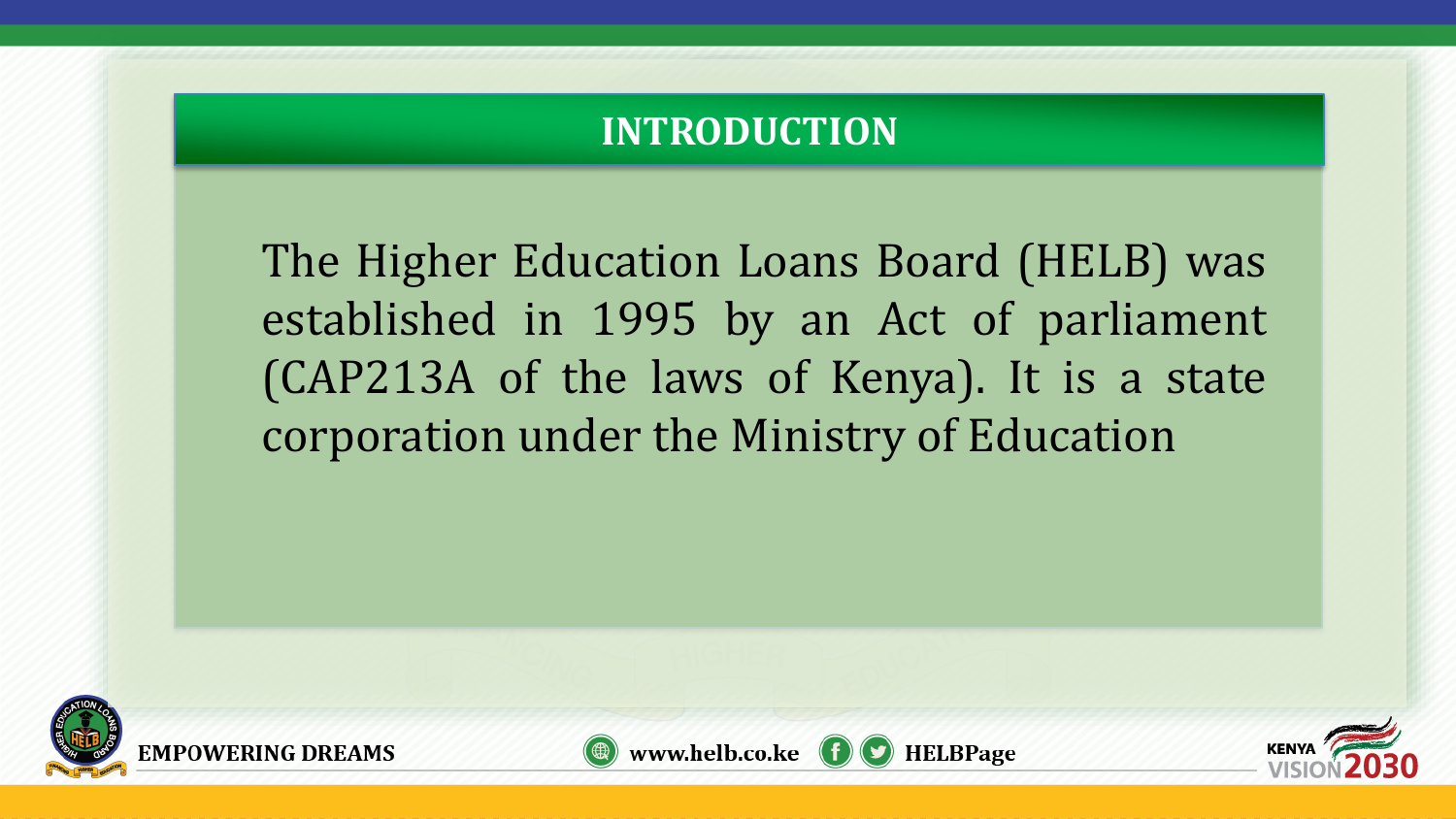**Mandate**

**Values**

**Vision**

HELB's mandate is to disburse loans, bursaries and scholarships to Kenyan students pursuing higher education in recognized institutions of Higher learning. HELB is also responsible for recovering loans from beneficiaries.

Innovation Integrity **Courtesy** Equity

> Universal financing for Kenyans pursuing Higher Education.

**Mission**

To provide sustainable finance to Kenyans pursuing Higher Education through resource



**IMPOWERING DREAMS** 

Click on the circles to read content

www.helb.co.ke **HELBPage** 

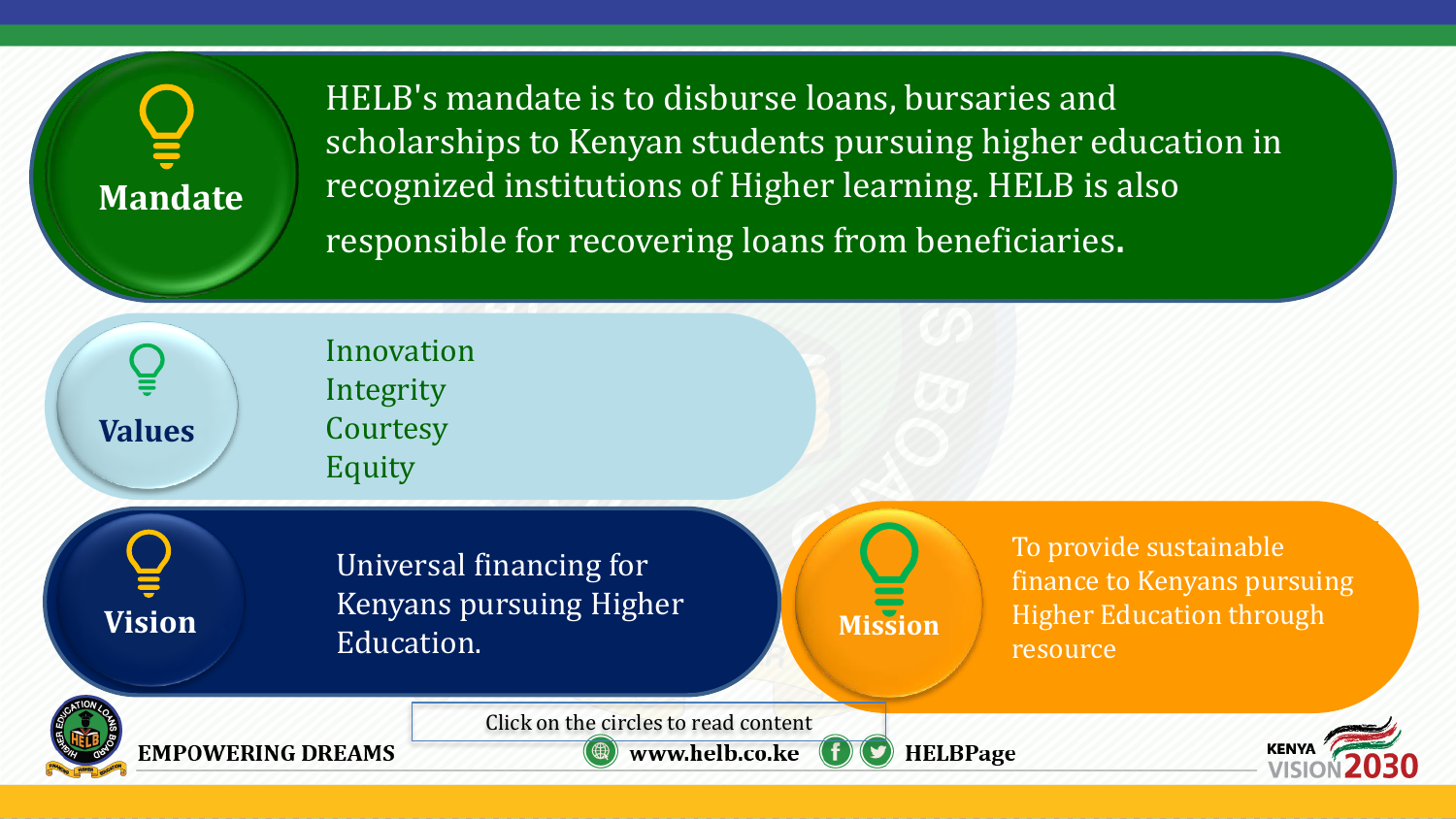### **PREFERENCE & RESERVATIONS**

H.E. The President directed that at least 30% of all Government Tenders (procurement budget) be awarded to Youth, Women and Persons Living with Disabilities and at least 40% be spend on local goods & services. This is further anchored in Public Procurement and Asset & Disposal Act 2015, Preference & Reservation Regulations 2011, Amendment 2013 & Article 227 of the Kenya Constitution 2010





www.helb.co.ke **f** HELBPage

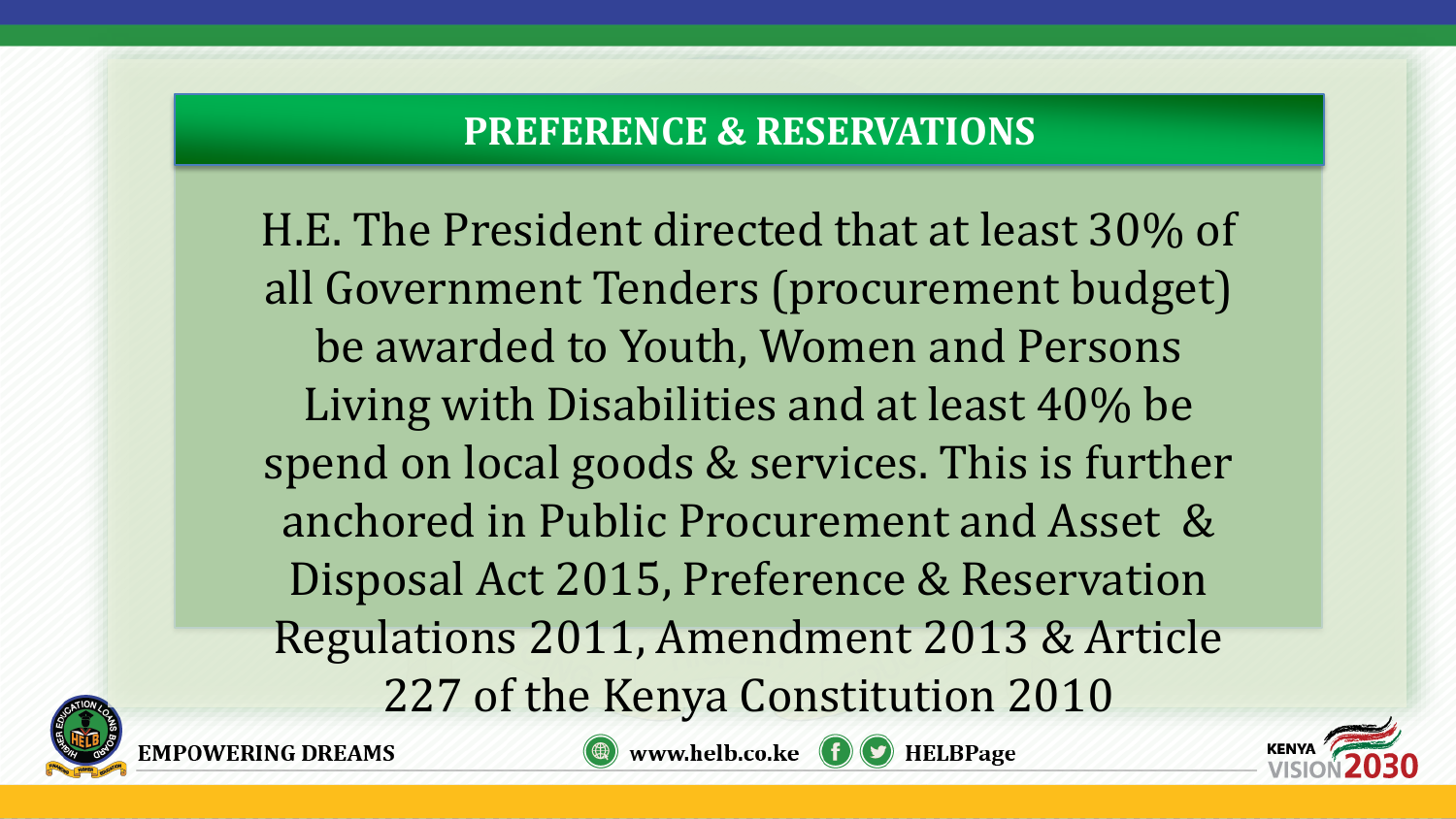## **COMPLIANCE WITH 30% AGPO DIRECTIVE**

To ensure compliance to directive and procurement ACT:

- Reserve 30% of the procurement budget and submit copy of procurement plan to PPRA by 30th August every year
- Submit award reports to PPRA every 6 months
- Anchor achievement of 30% target in HELB's performance contract with government annually





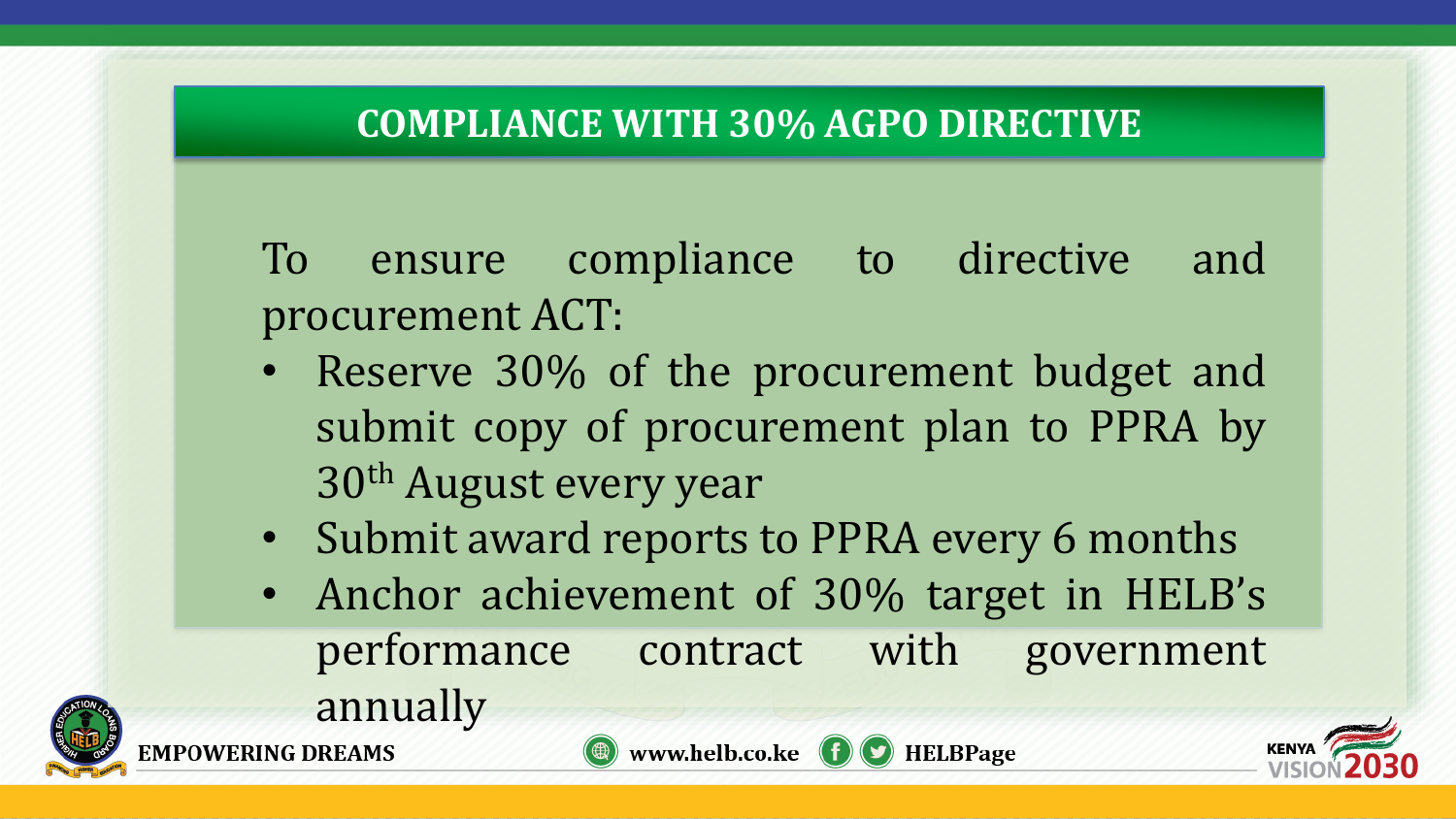### **YOUTH**

Means person who has attained the age of eighteen years and has not attained the age of thirty-five years and includes a company, association or body of persons, corporate or unincorporated in which at least seventy percent of shareholders





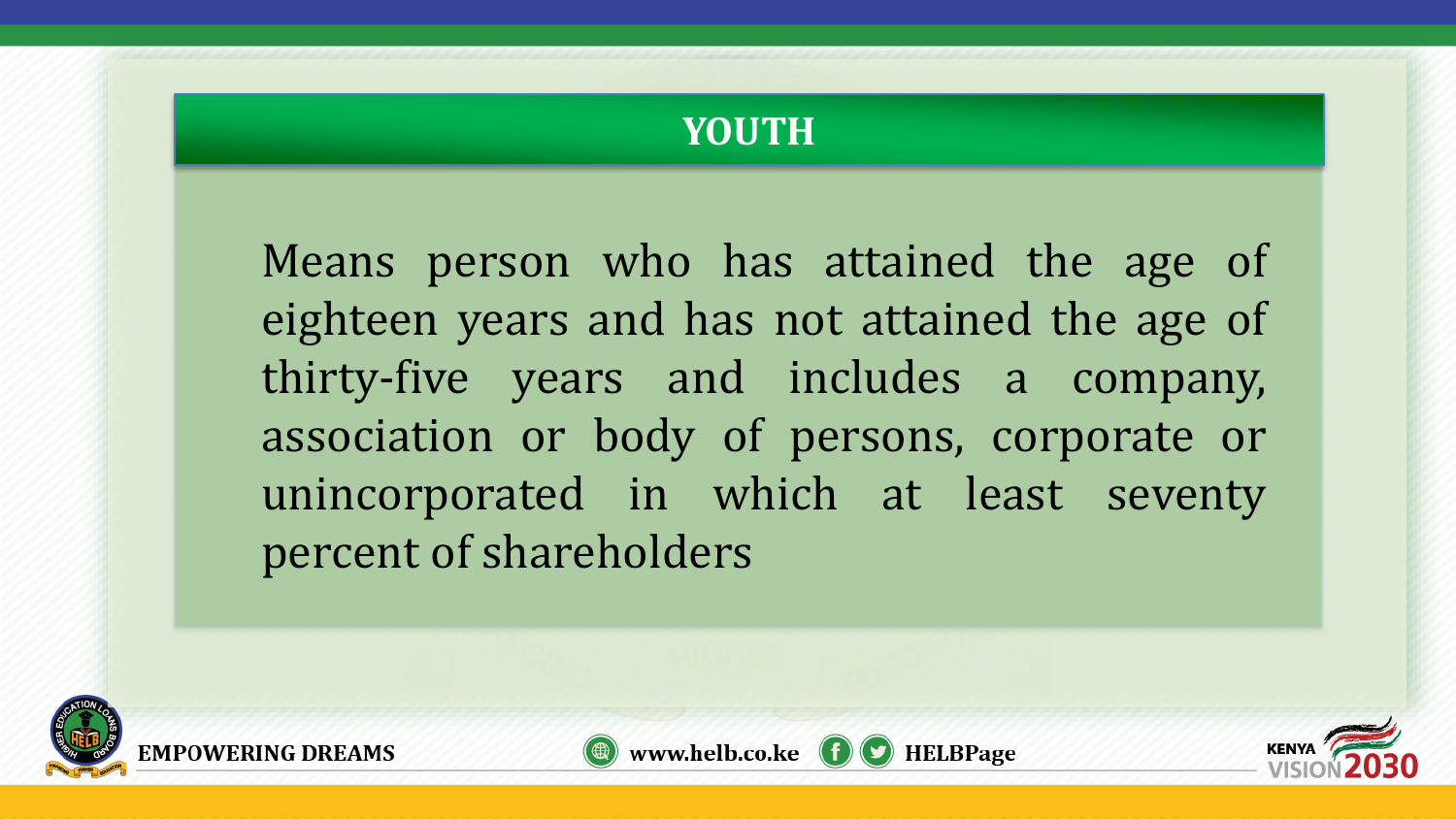## **WOMEN**

Means a person of the female gender who has attained the age of eighteen years and includes a company, association or body of persons, corporate or unincorporated in which at least seventy percent of the shareholders, members or persons and a majority of its directors are of the female gender





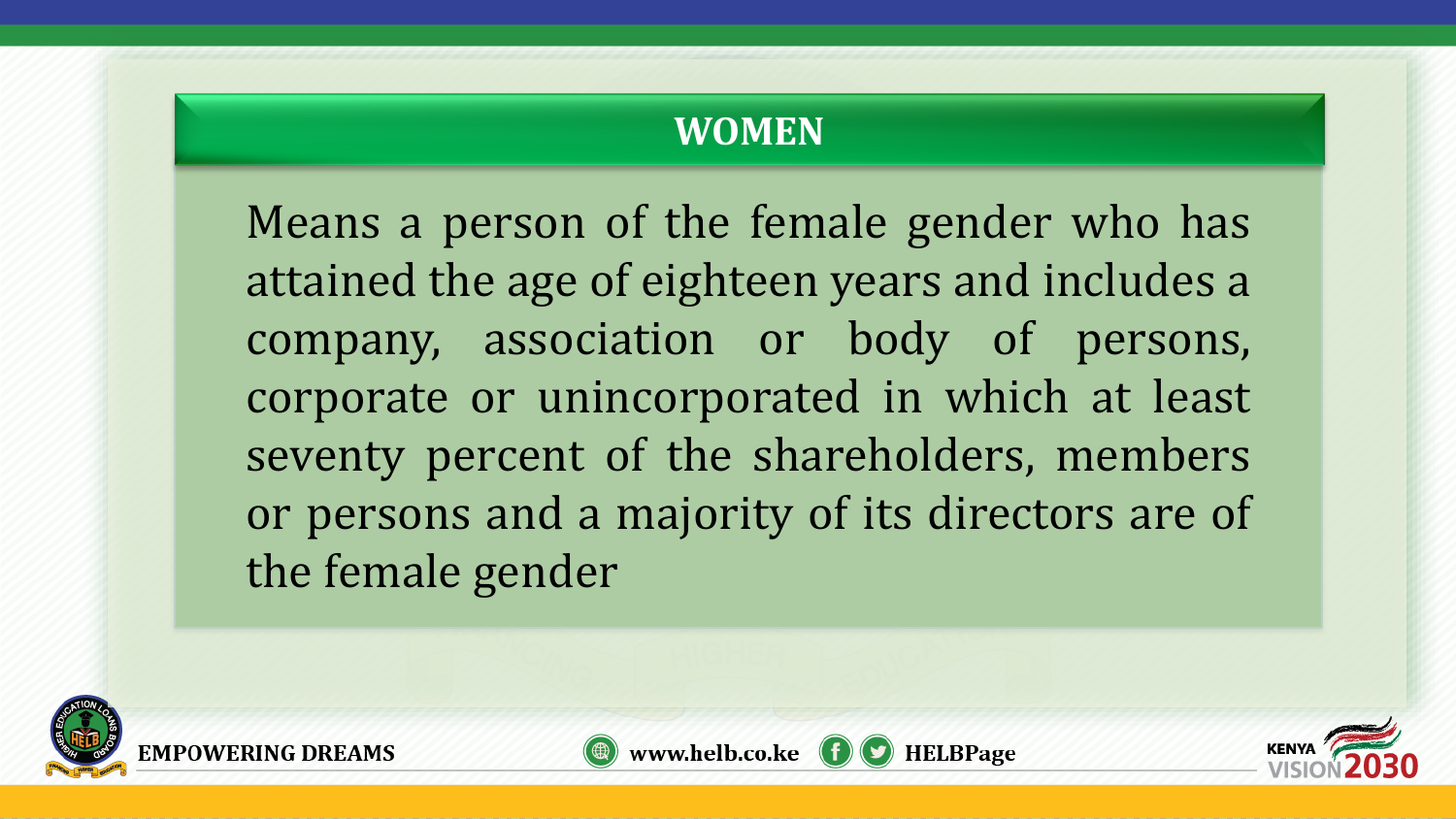## **PERSON LIVING WITH DISABILITIES (PLWD)**

Means a person with disability who has attained the age of eighteen years and includes a company, association or body of persons, corporate or unincorporated in which at least seventy percent of the shareholders, members or Persons and a majority of the directors are PLWD.





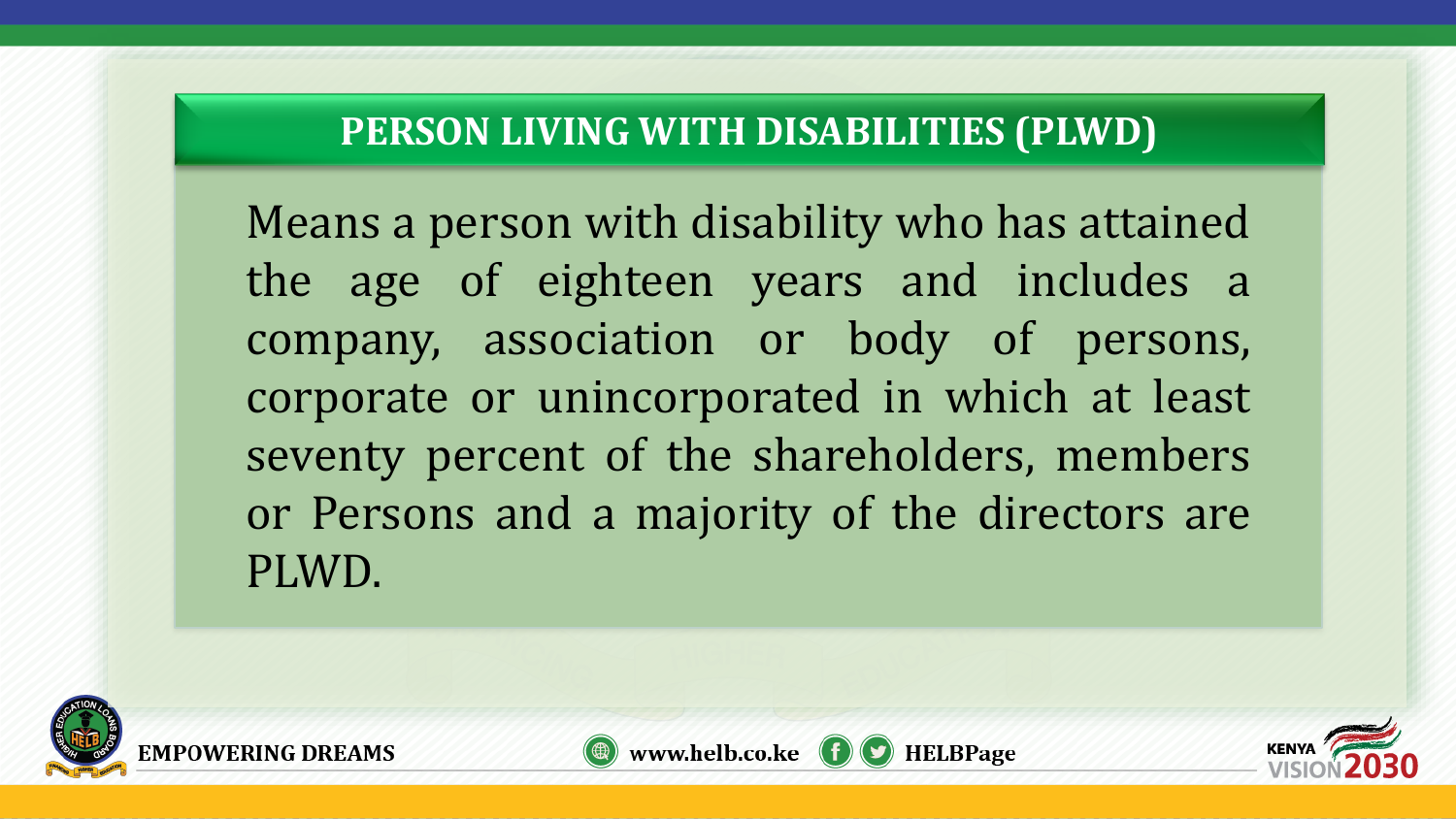## **REGISTRATION BY NATIONAL TREASURY REQUIREMENTS**

- Valid Tax Compliance
- Certificate of Incorporation/business registration
- ID
- CR 12 for LTD companies or partnership deed for partnerships
- NCPWD certificate where applicable





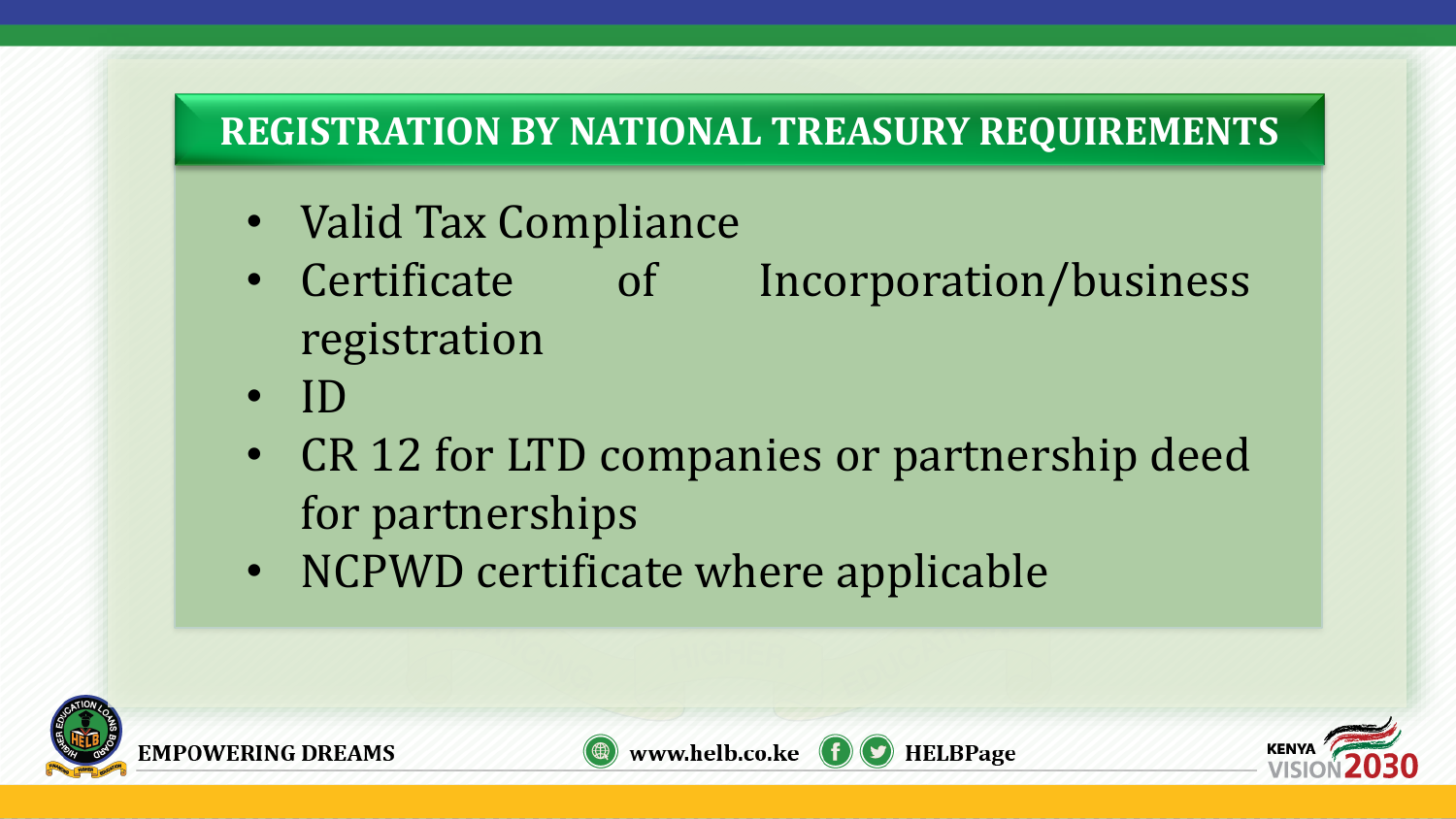## **REGISTRATION BY TREASURY**

- NCA certificate for construction category
- Certificate from relevant professional body





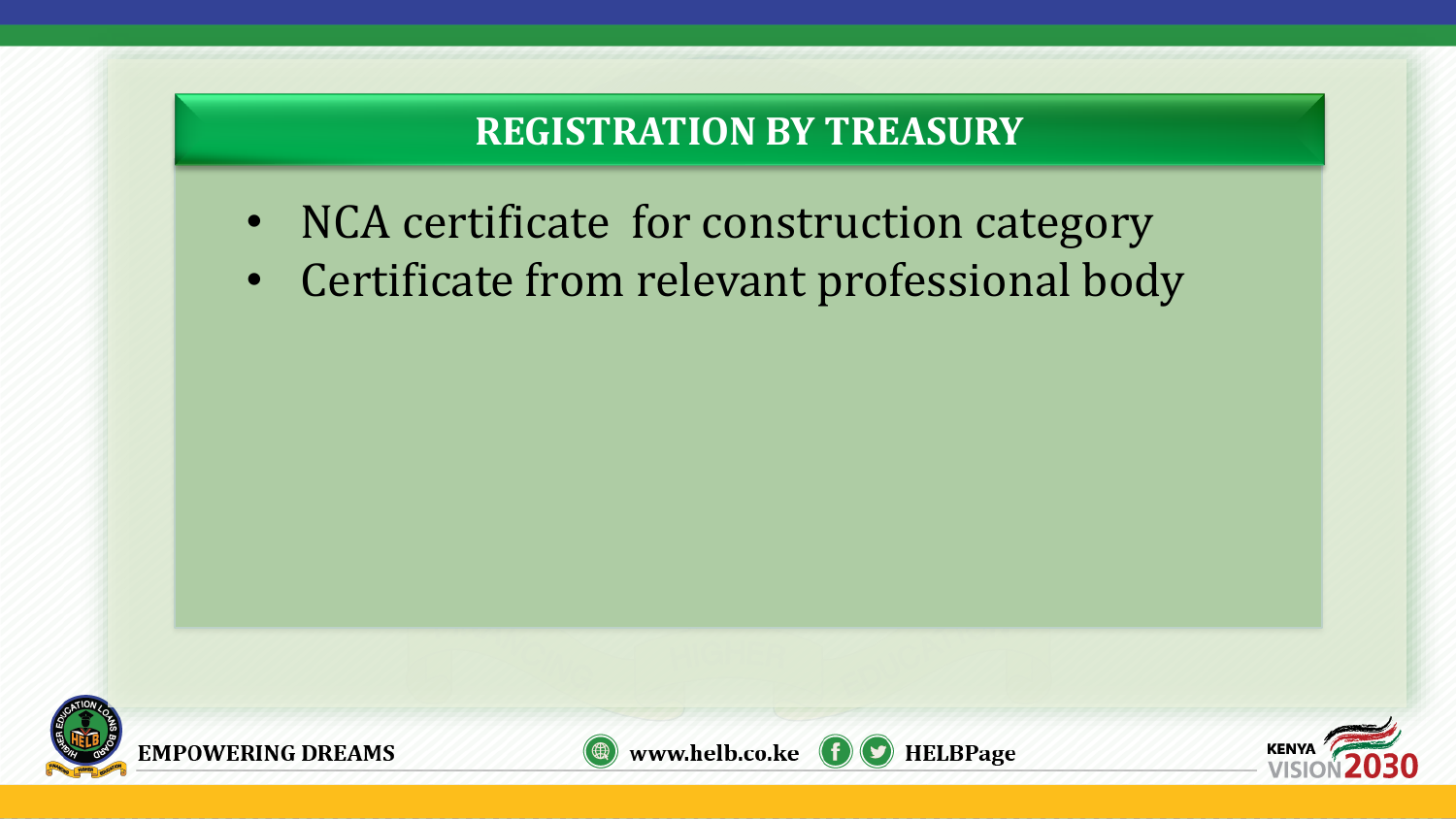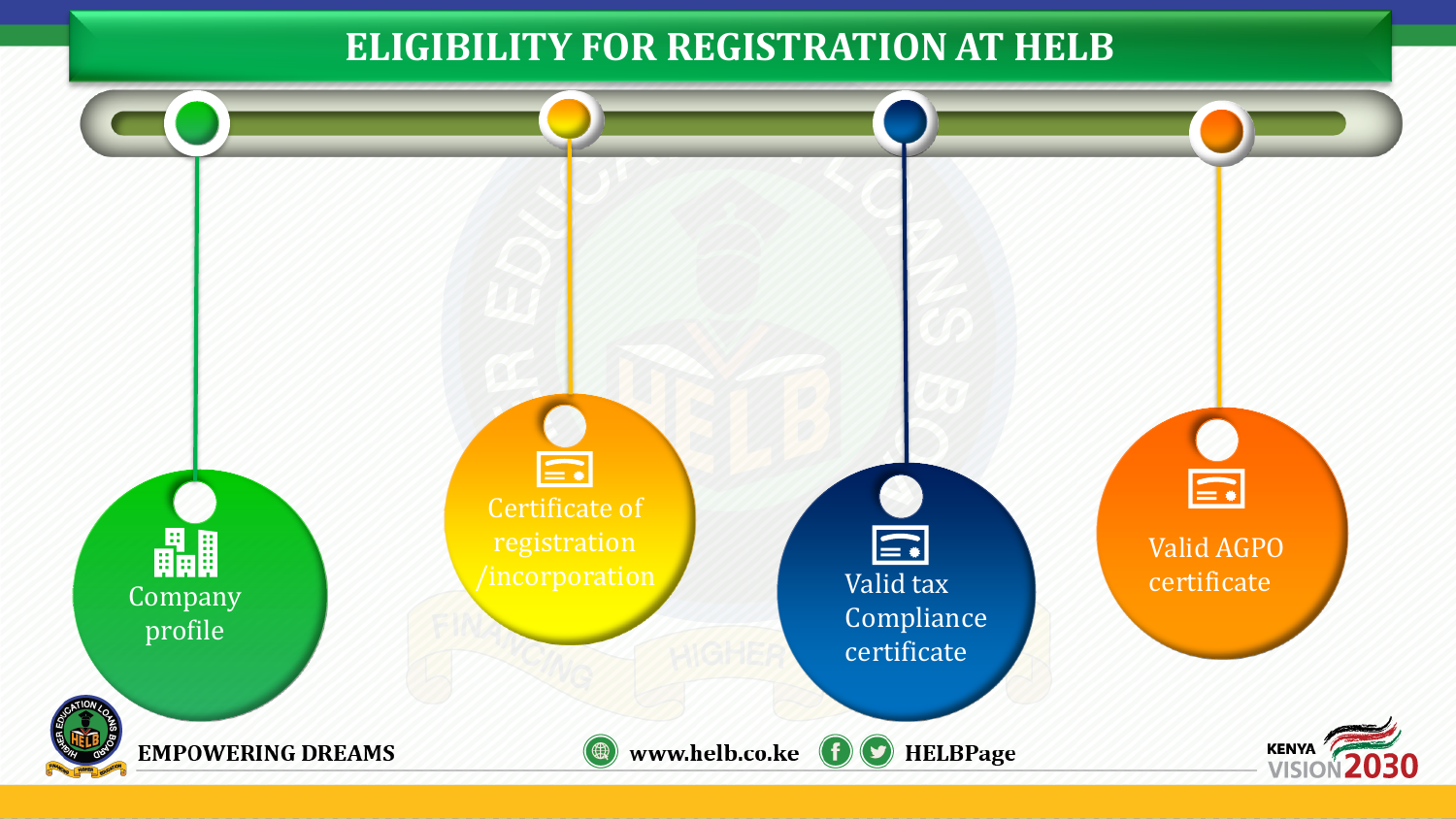## **ELIGIBILITY FOR REGISTRATION**

### **Note:**

- HELB maintains a list of AGPO suppliers as per their registered categories
- Suppliers are invited to quote as and when need arises
- Validity of the statutory documents are verified during quotation/tender evaluations
- Firms already registered with HELB for more than two years are required to resubmit their valid AGPO certificates upon expiry of the previous certificate.
- HELB also checks the loan status if you were a beneficiary of HELB loan.





**HELBPage** 

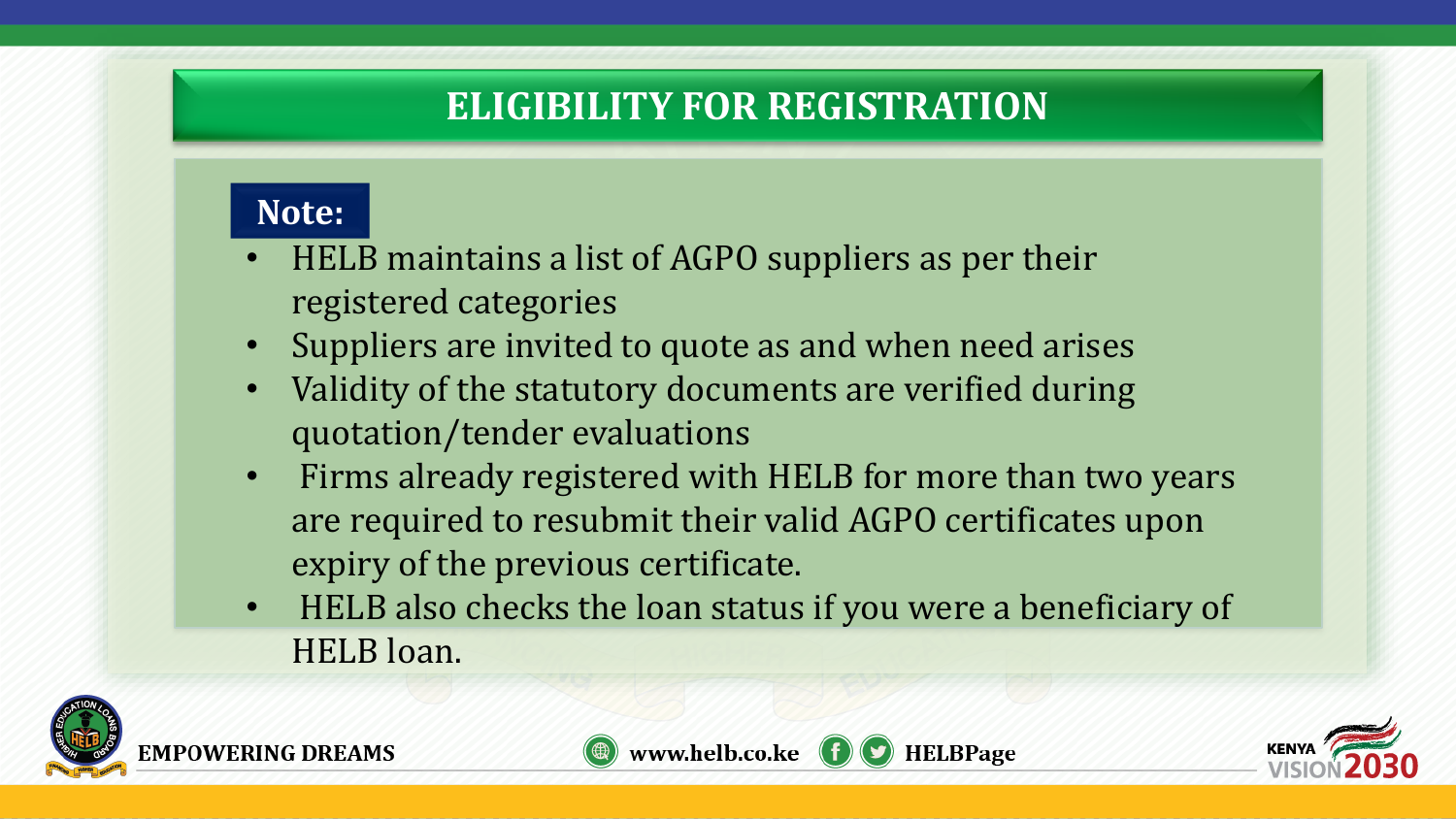## **PROCUREMENTS RESERVED FOR AGPO**

- Supply and Delivery of Flowers
- 2. Provision of Cleaning Services
- 3. Provision of Garbage Collection
- 4. Supply and Delivery of Newspapers
- 5. Supply and Delivery of Mobile Airtime
- 6. Provision of Printing Services
- 7. Supply and Delivery of Office common user items

#### 8. Provision of Labor Contracts

9. M/vehicle repairs

10. Repair of office Equipment and machines

- 11. Event organizing
- 12. Promotional material

**HELBPage** 

13. Photography and Videography





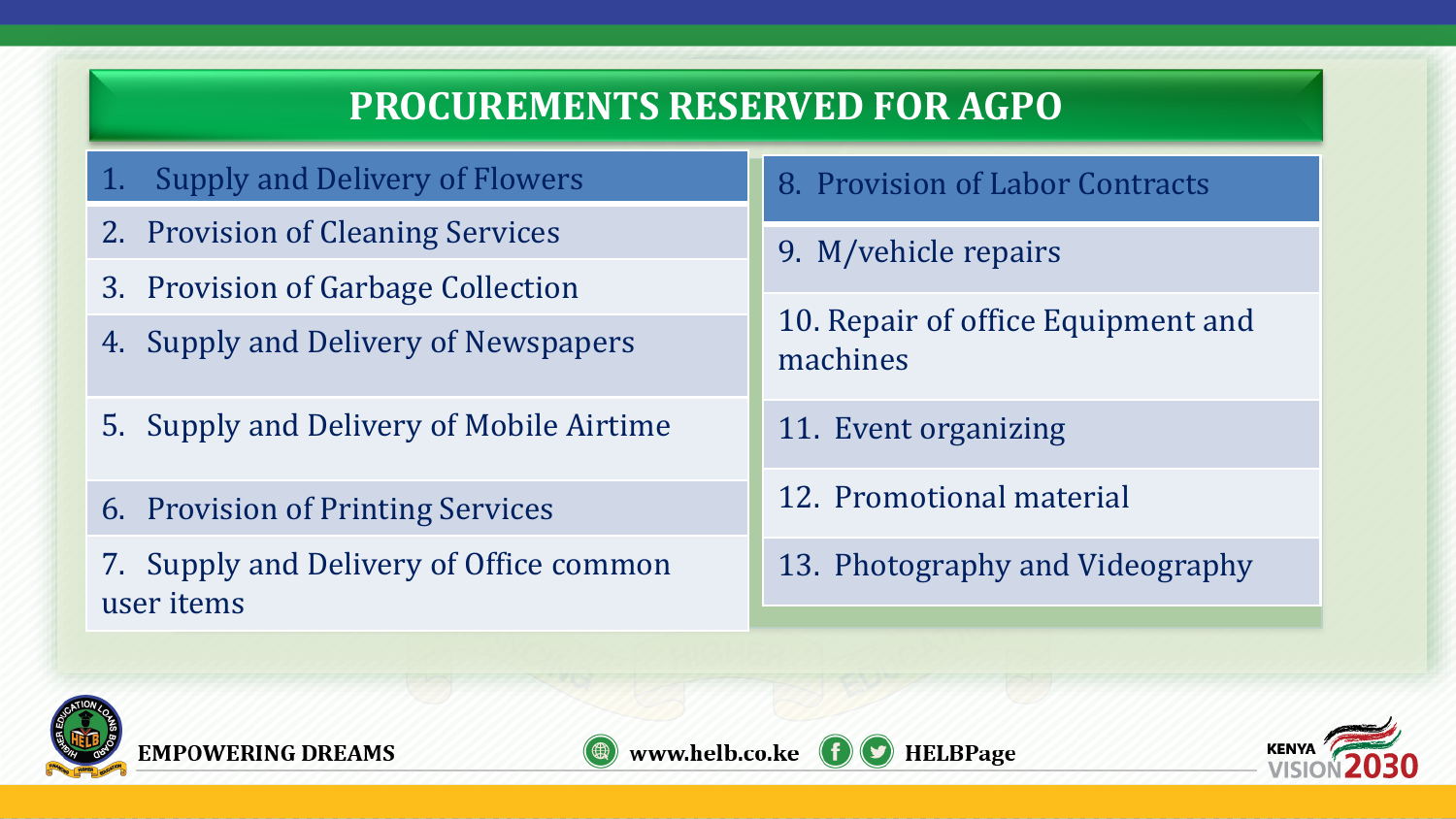#### **TO INCREASE UPTAKE & ADDRESS UNFAIR COMPETITION**

HELB separates the tenders for the reserved groups by:

- Stating the target group in the tender advert
- Choosing invited suppliers from their specific categories .i.e not mixing youth, women & PWDs in one quotation
- Awarding PWDs not less than 2% of the 30% procurement budget
- Ensuring that no group gets 50% of the 30% procurement budget





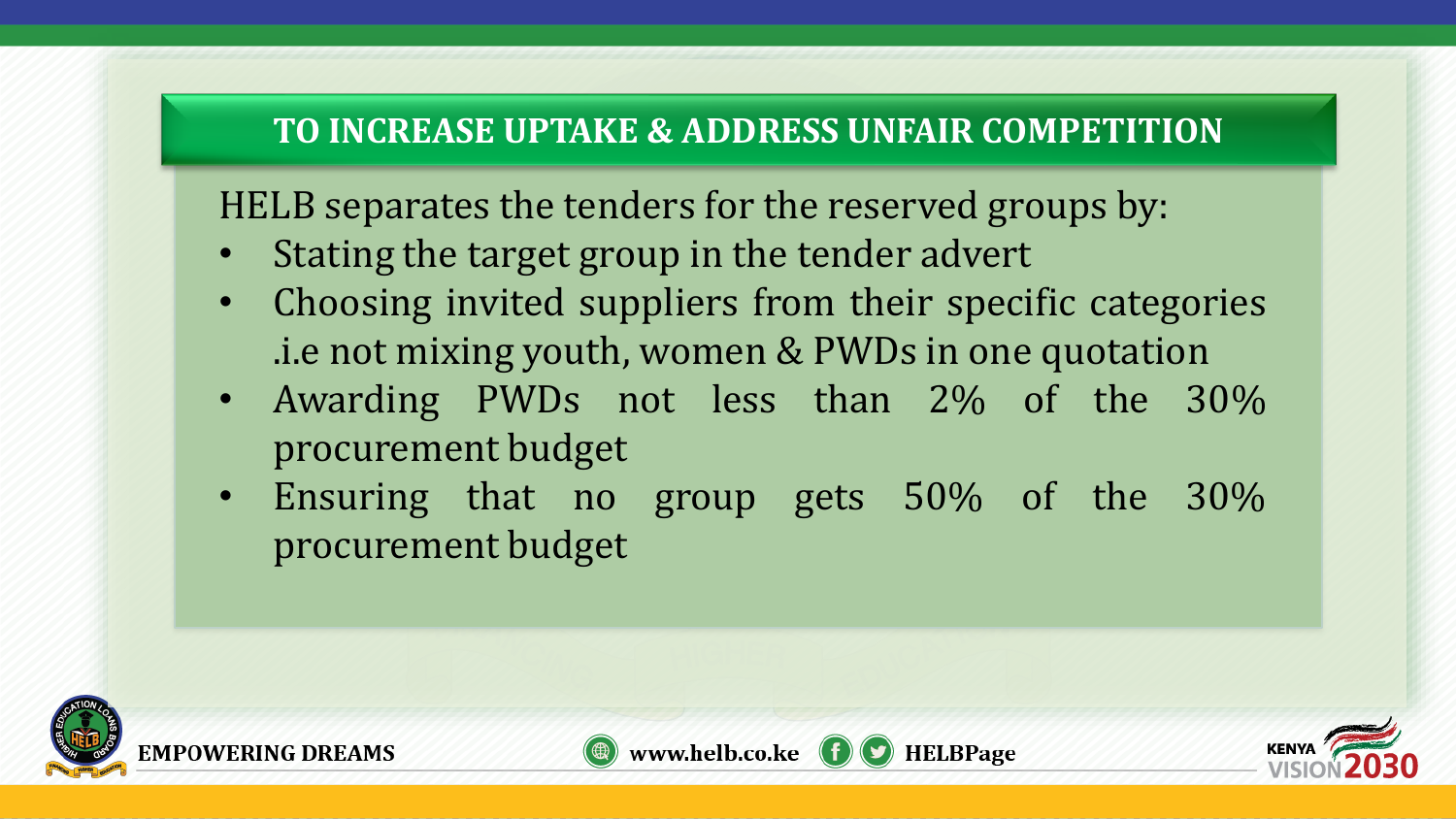#### **TENDER SECURITY**

No tender security is required by HELB from entities owned by youth, women and persons with disabilities under the Preference & Reservations Scheme; however, Firms are required to fill, sign and submit a Tender Security Declaration Form. Bidders who don't adhere to the terms of the Tender Securing Declaration form are liable for debarment pursuant to section 115 of the ACT





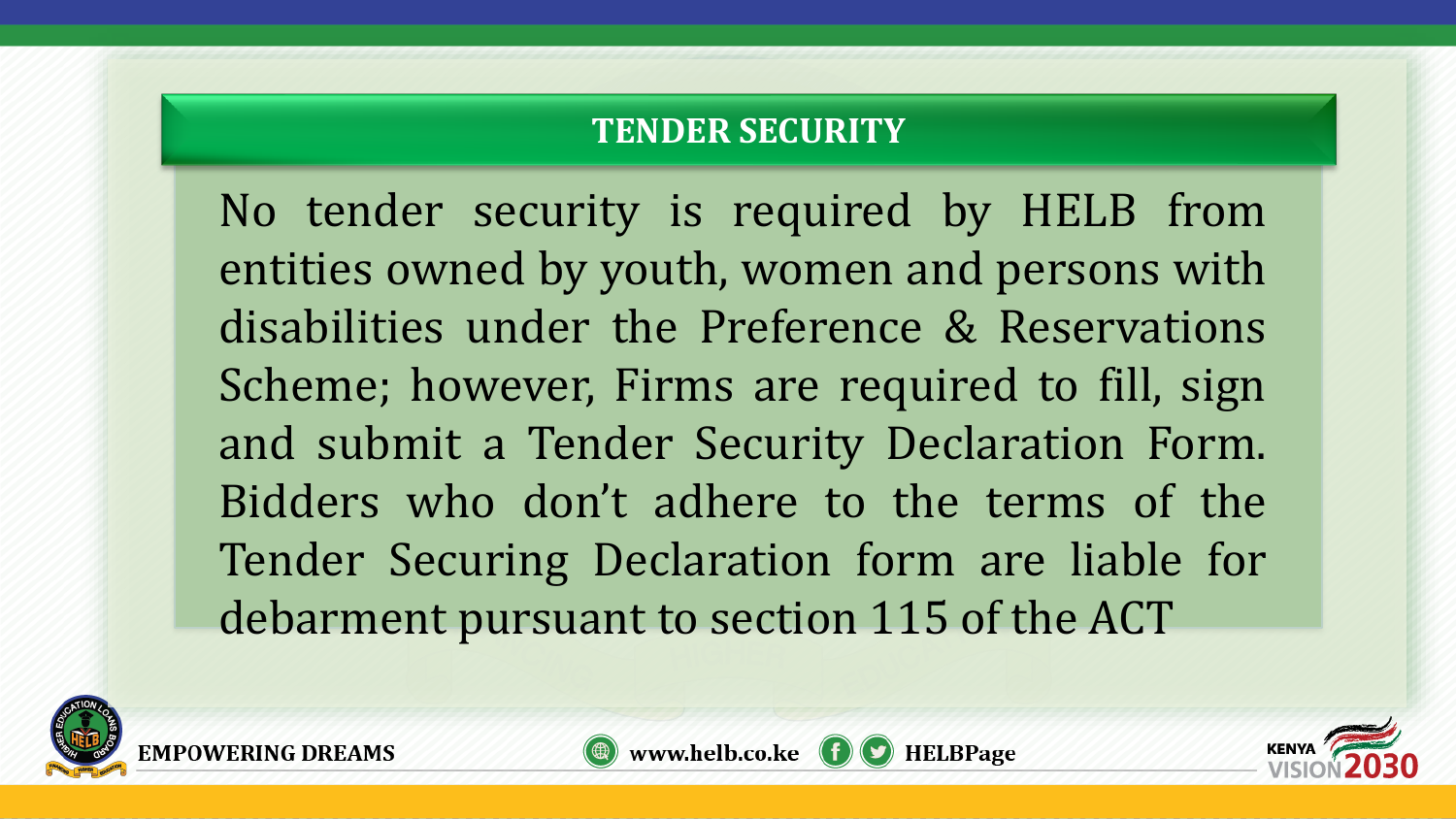#### **FINANCING OF LOCAL PURCHASE LORDERS AND SERVICE ORDERS**

HELB facilitates the Youth, Women and Disabled Persons by authenticating their notifications of tender awards and local purchase or service orders, entering into an agreement with the relevant financing institutions with conditions that include paying the contracted enterprise through their account opened with the financiers. Some of the Financial Institutions you can approach are Banks, Microfinance, the National Development Fund for PLWD, Youth Fund and Women Fund





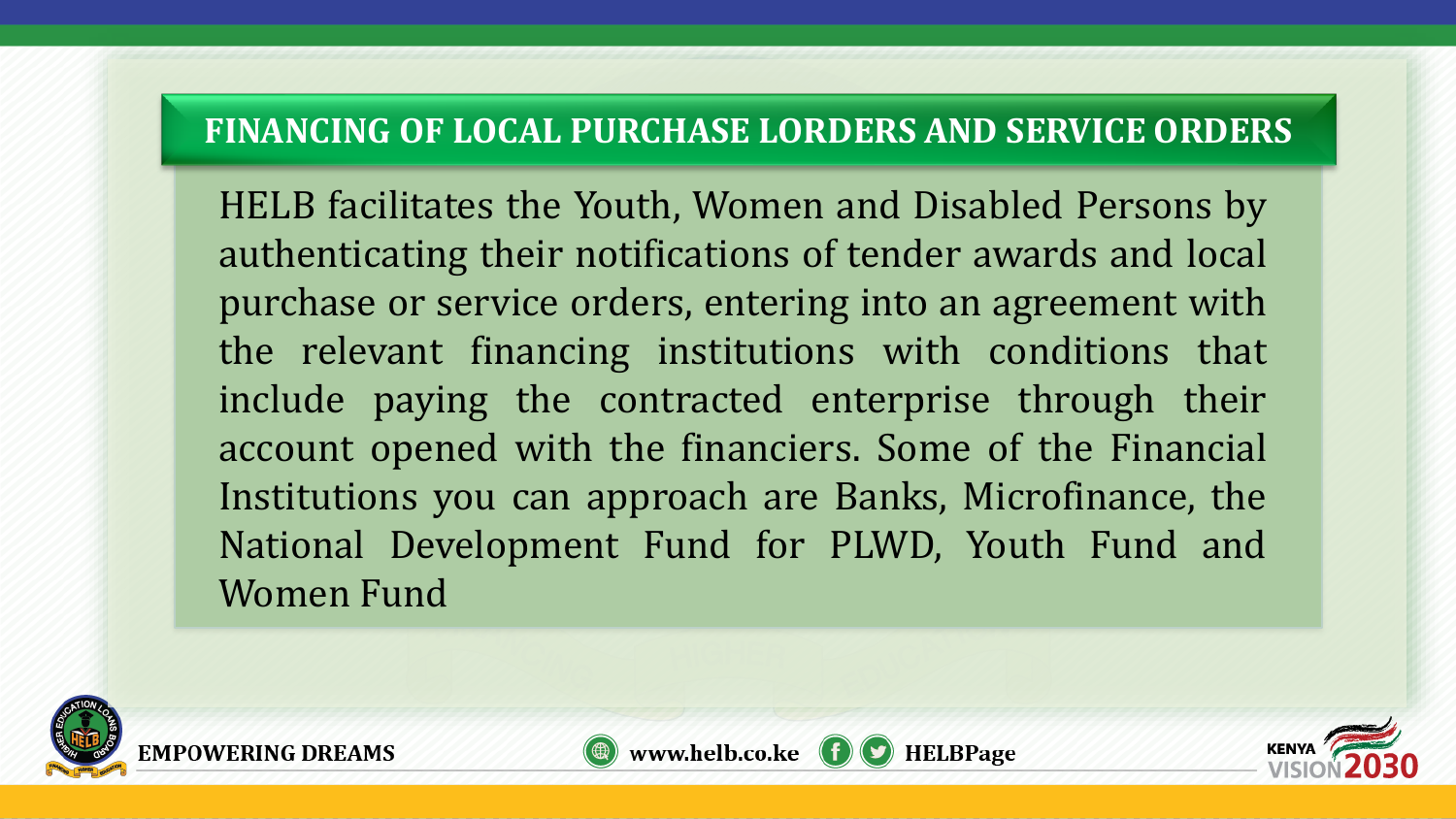## **PAYMENT FOR DELIVERIES**

HELB makes prompt payments for all performed contracts through EFT where possible within 30 thirty days. When submitting your invoice ensure to attach bank details on your official letter head for ease of payment.





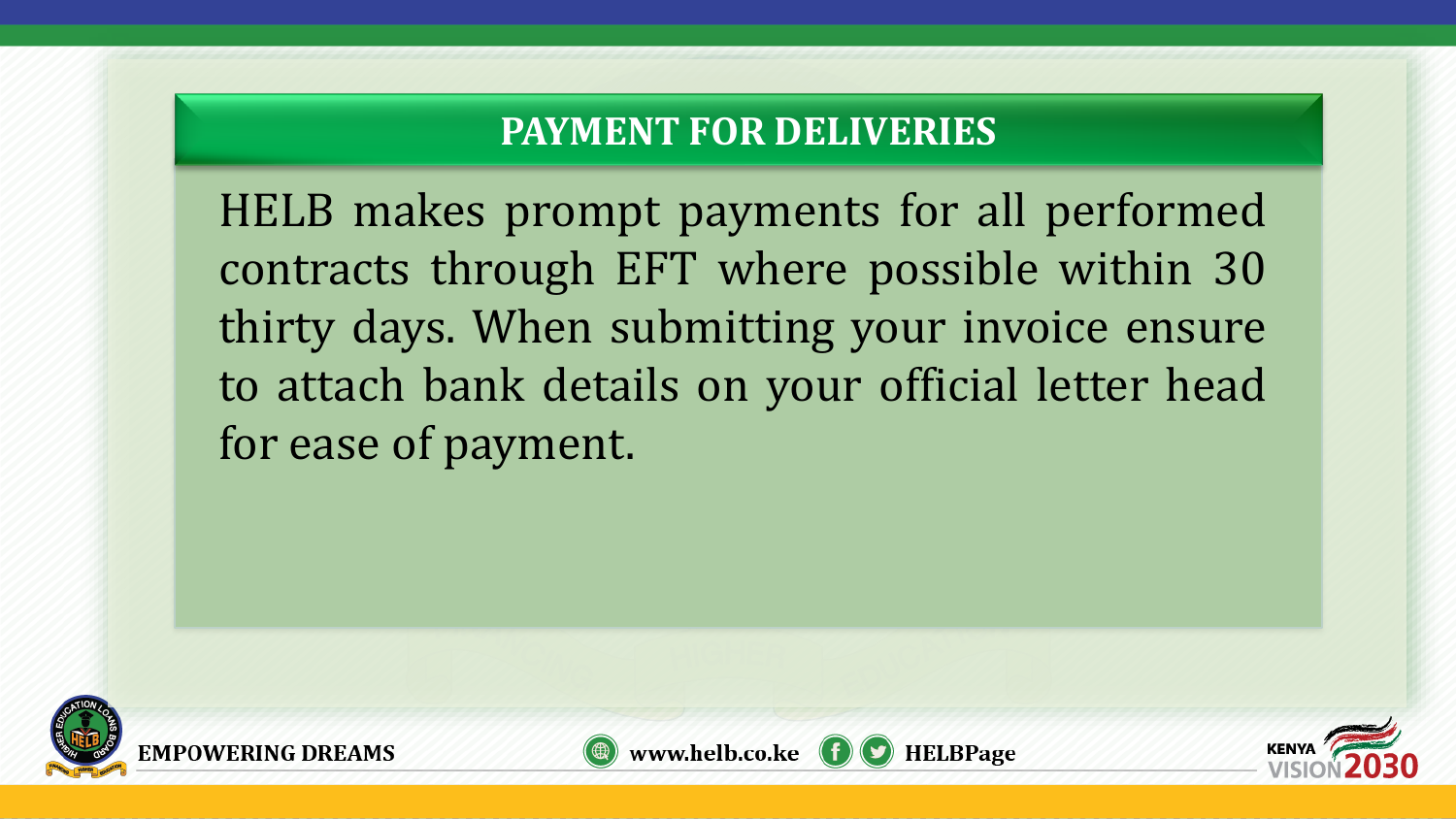## **CONTACT US**

For more information you can visit us at our offices located at Anniversary Towers, University Way 18th floor Procurement Department during normal working hours or visit our official website